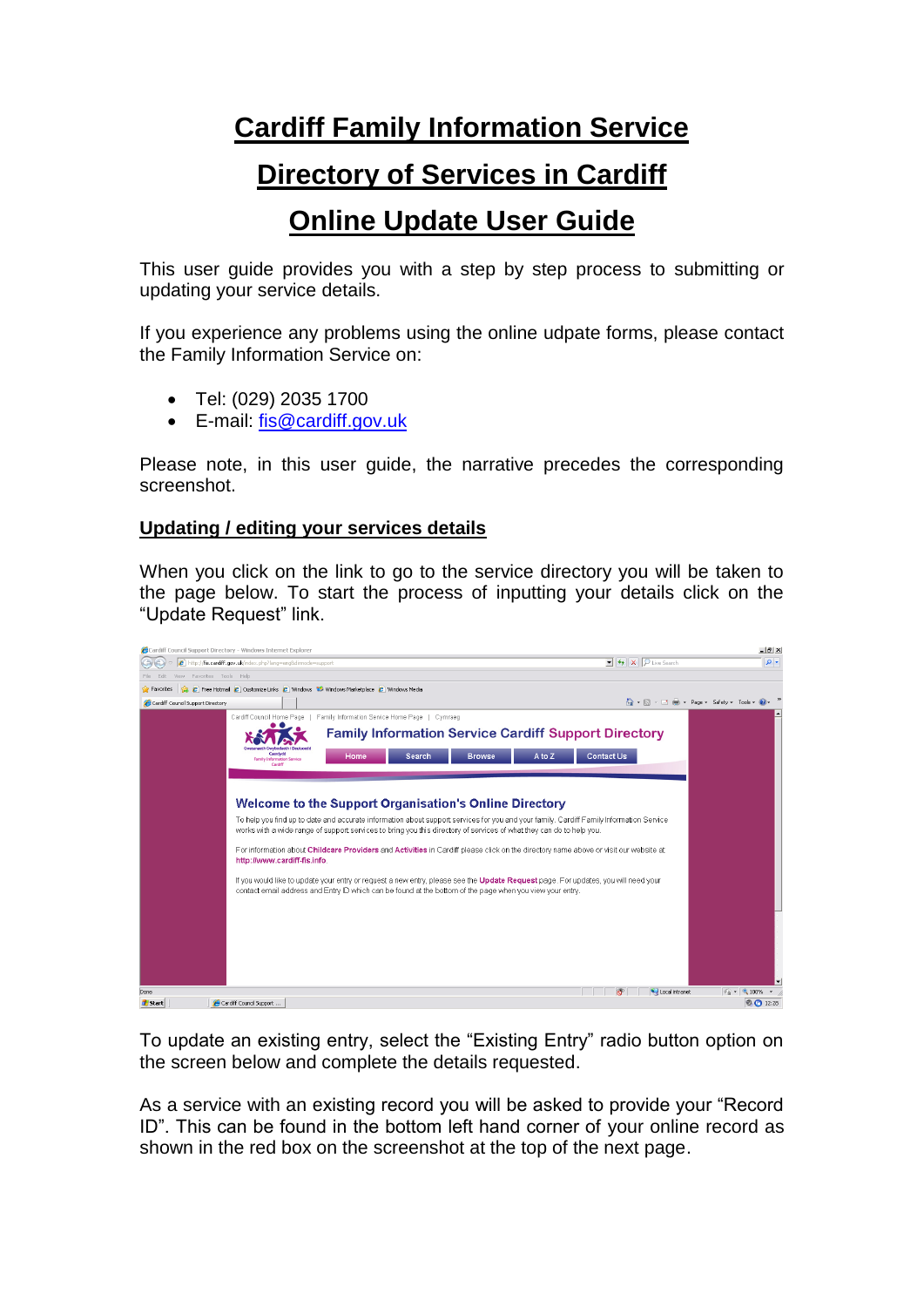| Cardiff Council Support Directory - Windows Internet Explorer                                                                                       |                                                                                                                                                              | $-10 \times$                                |
|-----------------------------------------------------------------------------------------------------------------------------------------------------|--------------------------------------------------------------------------------------------------------------------------------------------------------------|---------------------------------------------|
| http://fis.cardiff.gov.uk/updaterequest.php?dimode=support                                                                                          | $\bullet$ $\bullet$ $\times$ $\boxed{\rho}$ Live Search                                                                                                      | $\rho$ .                                    |
| Favorites Tools Help                                                                                                                                |                                                                                                                                                              |                                             |
| E Free Hotmail E Customize Links E Windows Na Merketplace E Windows Media<br>Cardiff Council Support Directory                                      | <b>个 同 回曲 Page Safety Fools ©</b>                                                                                                                            |                                             |
| Cardiff Council Home Page   Family Information Service Home Page   Cymraeg                                                                          |                                                                                                                                                              |                                             |
| . .                                                                                                                                                 | <b>Family Information Service Cardiff Support Directory</b>                                                                                                  |                                             |
|                                                                                                                                                     |                                                                                                                                                              |                                             |
| Home<br>Search<br>Cardif                                                                                                                            | A to Z<br><b>Browse</b><br><b>Contact Us</b>                                                                                                                 |                                             |
|                                                                                                                                                     |                                                                                                                                                              |                                             |
|                                                                                                                                                     |                                                                                                                                                              |                                             |
|                                                                                                                                                     | Please complete the form below to either update an existing entry or request a new entry. We will send you a link via email which will be valid for 72 hours |                                             |
| <b>Update Type</b>                                                                                                                                  | ● Existing Entry<br>C New Entry Request                                                                                                                      |                                             |
|                                                                                                                                                     |                                                                                                                                                              |                                             |
| <b>Contact Email Address</b>                                                                                                                        |                                                                                                                                                              |                                             |
| <b>Confirm Contact Email</b>                                                                                                                        |                                                                                                                                                              |                                             |
| <b>Record ID</b>                                                                                                                                    |                                                                                                                                                              |                                             |
| <b>Spam Control Code</b>                                                                                                                            | Please enter WDa into the spam control field (not case sensitive, letters only)                                                                              |                                             |
|                                                                                                                                                     |                                                                                                                                                              |                                             |
| Back                                                                                                                                                | Submit                                                                                                                                                       |                                             |
|                                                                                                                                                     |                                                                                                                                                              |                                             |
|                                                                                                                                                     |                                                                                                                                                              |                                             |
|                                                                                                                                                     |                                                                                                                                                              |                                             |
| Cardiff Council Suppor                                                                                                                              | C Local intranet                                                                                                                                             | $\frac{1}{2}$ - 2,100% -<br>$\odot$ 0 12:32 |
|                                                                                                                                                     |                                                                                                                                                              | $\blacksquare$                              |
| http://fis.cardiff.gov.uk/fisdirectory.php?lang=eng&dirmode=support&mode=search                                                                     | $-c$<br>* Family Information Servic<br>Cardiff Council Support Di<br>Cardiff Council Suppor X                                                                | ← ★                                         |
| File Edit View Favorites Tools Help                                                                                                                 |                                                                                                                                                              |                                             |
| Cardiff Council Home Page   Family Information Service Home Page   Cymraeg                                                                          |                                                                                                                                                              |                                             |
|                                                                                                                                                     |                                                                                                                                                              |                                             |
| Caerdydd<br>Home<br><b>Search</b><br>Family Infor<br>ation Service<br>Cardiff                                                                       | <b>Family Information Service Cardiff Support Directory</b><br><b>Contact Us</b><br>A to Z<br><b>Browse</b>                                                  |                                             |
| « Back<br><b>Details</b>                                                                                                                            | <b>Referral Information</b><br>Location<br>Photos (0)<br><b>City of Cardiff Council</b>                                                                      |                                             |
| <b>Service Name &amp; Address</b>                                                                                                                   | <b>Contact Details</b>                                                                                                                                       |                                             |
| Service Name Family Information Service                                                                                                             | 02920351700                                                                                                                                                  |                                             |
| <b>Address Cardiff County Council</b>                                                                                                               |                                                                                                                                                              |                                             |
| The Pembroke Suite<br>The Conference Centre                                                                                                         | fis@cardiff.gov.uk                                                                                                                                           |                                             |
| <b>East Moors Road</b><br>Splott                                                                                                                    | http://www.cardiff-fis.info                                                                                                                                  |                                             |
| Cardiff                                                                                                                                             |                                                                                                                                                              |                                             |
| <b>CF24 5RR</b>                                                                                                                                     |                                                                                                                                                              |                                             |
| <b>Service Description</b>                                                                                                                          | <b>Additional Details</b>                                                                                                                                    |                                             |
| The Family Information Service (FIS) is a free impartial information and advice                                                                     | <b>Areas Covered City Wide</b>                                                                                                                               |                                             |
| service for ALL parents/carers of children and young people and the<br>professionals who work with them. We can provide information, assistance and | Main Category Information, Advocacy & Advice                                                                                                                 |                                             |
| advice to help you find and choose:<br>· Registered Childcare                                                                                       | Ages Catered For Any Age                                                                                                                                     |                                             |
| · Unregistered Childcare                                                                                                                            |                                                                                                                                                              |                                             |
| · Children and young people's activities<br>· Family Support Organisations                                                                          |                                                                                                                                                              |                                             |
| We can also provide information on:<br>. Help with the costs of childcare                                                                           |                                                                                                                                                              |                                             |
| · Careers in childcare                                                                                                                              |                                                                                                                                                              |                                             |
| · Childcare training<br>The FIS is your ideal starting point if you have any questions regarding support                                            |                                                                                                                                                              |                                             |
| for your family. We will be able to provide you with information tailored to your<br>call us first.                                                 |                                                                                                                                                              |                                             |
|                                                                                                                                                     |                                                                                                                                                              |                                             |
| Record ID: 357                                                                                                                                      | Last Updated: 15-Jun-2015                                                                                                                                    |                                             |
| <u>enecemna compactify</u>                                                                                                                          |                                                                                                                                                              |                                             |

When the page below appears, select the "View Entry" option if you would like to review your details or "Edit Entry" if you would like to go straight in to amending your existing details.